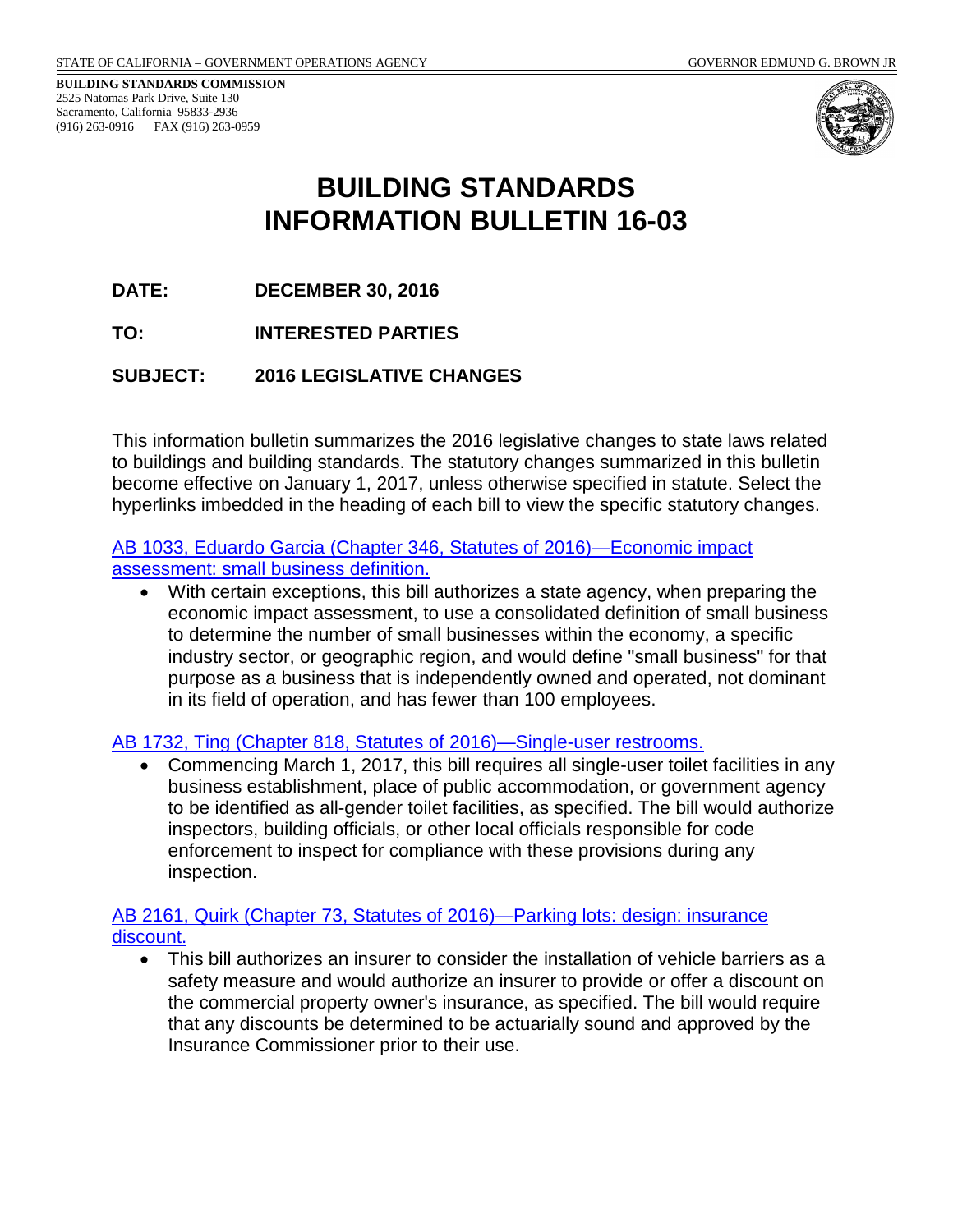California Building Standards Bulletin 16-03 Page 2 of 4

[AB 2515, Weber \(Chapter 576, Statutes of 2016\)—Water Conservation in Landscaping](http://leginfo.legislature.ca.gov/faces/billNavClient.xhtml?bill_id=201520160AB2515)  [Act: model water-efficient landscaping ordinance.](http://leginfo.legislature.ca.gov/faces/billNavClient.xhtml?bill_id=201520160AB2515)

• This bill requires the Department of Water Resources (Water Resources), on or before January 1, 2020, and at least every three years thereafter, to either update the Model Water-Efficient Landscaping Ordinance (MWELO) or make a finding that an update at that time is not a useful or effective means to improve either the efficiency of landscaping water use or the administration of the ordinance. Further, this bill requires Water Resources, when MWELO is updated, to submit the update to the California Building Standards Commission for consideration during the triennial revision process of the California Green Building Standards Code (Cal. Code Regs., Tit. 24, Part 11).

### [AB 2800, Quirk \(Chapter 580, Statutes of 2016\)—Climate change: infrastructure](http://leginfo.legislature.ca.gov/faces/billNavClient.xhtml?bill_id=201520160AB2800)  [planning.](http://leginfo.legislature.ca.gov/faces/billNavClient.xhtml?bill_id=201520160AB2800)

• This bill, until July 1, 2020, requires state agencies to take into account the current and future impacts of climate change when planning, designing, building, operating, maintaining, and investing in state infrastructure. The bill, by July 1, 2017, and until July 1, 2020, requires the agency to establish a Climate-Safe Infrastructure Working Group for the purpose of examining how to integrate scientific data concerning projected climate change impacts into state infrastructure engineering, as prescribed.

### [SB 7, Wolk \(Chapter 623, Statutes of 2016\)—Housing: water meters: multiunit](http://leginfo.legislature.ca.gov/faces/billNavClient.xhtml?bill_id=201520160SB7)  [structures.](http://leginfo.legislature.ca.gov/faces/billNavClient.xhtml?bill_id=201520160SB7)[†](#page-1-0)

• This bill authorizes, effective January 1, 2018, landlords of multifamily residential rental buildings to use submeters to separately charge tenants for water service. This bill also establishes rules and safeguards for tenants and landlords for the practice of submetering individual dwelling units. Further, this bill authorizes the Department of Housing and Community Development to develop and propose for adoption by the California Building Standards Commission, building standards requiring the installation of water meters and submeters in newly constructed multiunit residential structures or mixed-use residential and commercial structures, as those terms are defined in Section 517 of the Water Code. Finally, effective January 1, 2018, the Water Measurement Law would be expanded to require an owner of a newly constructed multiunit residential structure or mixeduse residential and commercial structure to install submeters that comply with all applicable laws and regulations prior to receiving service from a water purveyor.

### [SB 465, Hill \(Chapter 372, Statutes of 2016\)—Building construction: contractors:](http://leginfo.legislature.ca.gov/faces/billNavClient.xhtml?bill_id=201520160SB465)  [discipline: reporting: building standards.](http://leginfo.legislature.ca.gov/faces/billNavClient.xhtml?bill_id=201520160SB465)[†](#page-1-0)

• This bill requires a working group formed by the California Building Standards Commission, to study recent exterior elevated element failures in California and related relevant information, solicit technical expertise from specified state agencies and other parties, and submit a report containing findings and recommendations for statutory changes or changes to the California Building

<span id="page-1-0"></span><sup>†</sup> Please contact the Department of Housing and Community Development for further information on bills that have an impact on housing: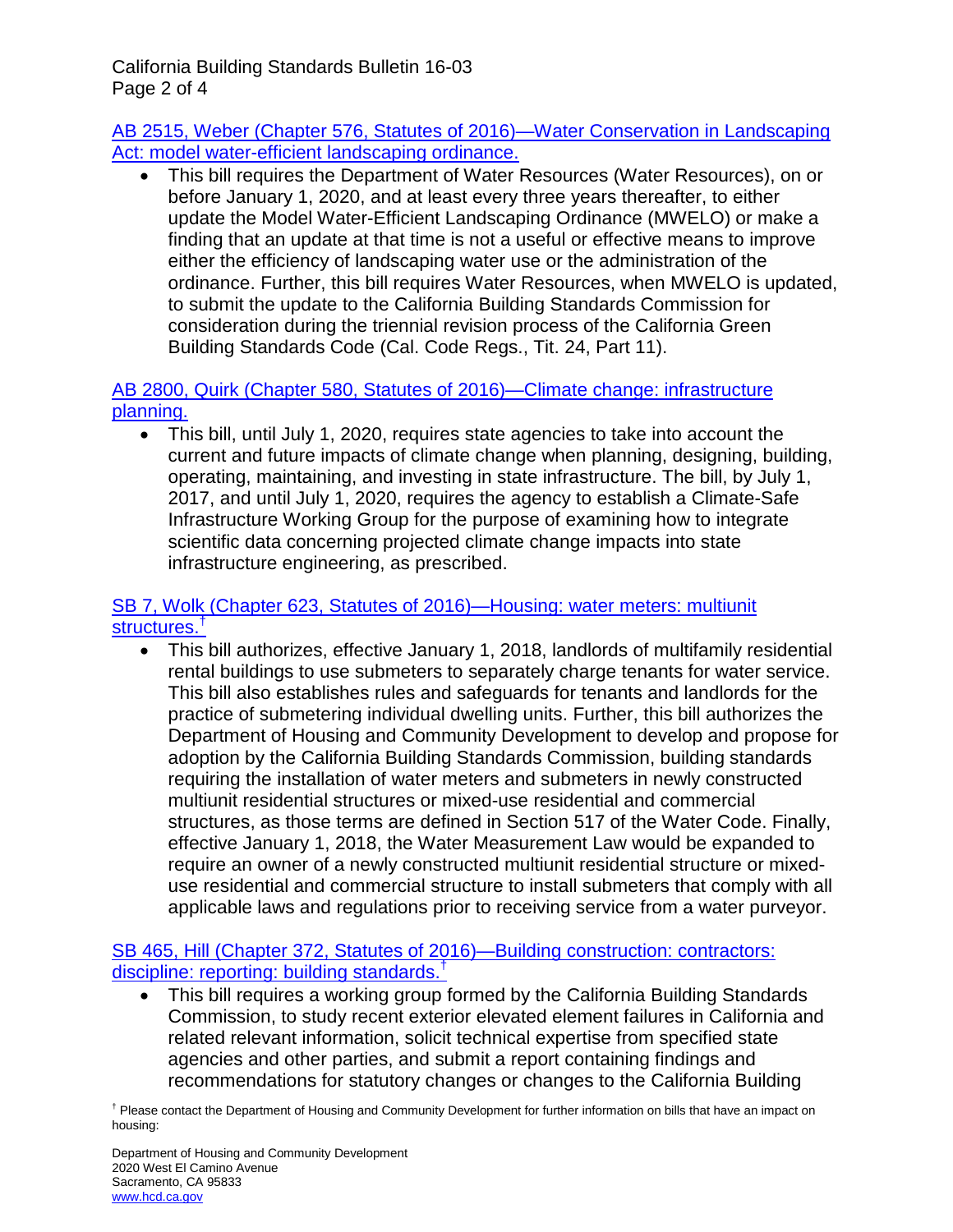California Building Standards Bulletin 16-03 Page 3 of 4

> Standards Code (Cal. Code Regs., Tit. 24) to the appropriate policy committees of the Legislature by January 1, 2018. If the working group determines that one or more changes to the California Building Standards Code are needed as soon as possible in order to protect the public, the bill requires the working group to submit the recommended changes to the appropriate state agency or agencies for consideration as soon as possible.

• Further, the bill requires licensees to report to the Contractors State License Board's (Board) registrar any felony convictions and any other convictions related to their work as a licensed contractor. The bill requires the Board to study results of certain claims for construction defects for rental residential units as part of a report to the Legislature containing other specified information. This bill also requires the Department of Industrial Relations' Division of Occupational Safety and Health to transmit copies of its actions taken against a contractor to the Board.

### [SB 944, Committee on Transportation and Housing \(Chapter 714, Statutes of 2016\)—](http://leginfo.legislature.ca.gov/faces/billNavClient.xhtml?bill_id=201520160SB944) [Housing omnibus.](http://leginfo.legislature.ca.gov/faces/billNavClient.xhtml?bill_id=201520160SB944)[†](#page-2-0)

This 2016 housing omnibus bill contains various non-controversial changes, including, but not limited to, the following:

- Health and Safety Code Section 18935(a) is amended to specify the California Building Standards Commission submit only the notice of proposed building standards to the Office of Administrative Law for publication in the California Regulatory Notice Register. The requirement to also submit the Initial Statement of Reasons along with the notice is deleted.
- Civil Code Section 1952.7(c)(1) is amended to replace the incorrect reference to the National Electrical Code with the correct reference to the California Electrical Code (Cal. Code Regs., Tit. 24, Part 3).

## [SB 945, Monning \(Chapter 364, Statutes of 2016\)—Pet boarding facilities.](http://leginfo.legislature.ca.gov/faces/billNavClient.xhtml?bill_id=201520160SB945)

• This bill establishes procedures for the care and maintenance of pets boarded at a pet boarding facility, including, but not limited to, sanitation, provision of enrichment for the pet, health of the pet, and safety. The bill would specifically authorize a city, county, or city and county to adopt ordinances that establish additional standards and requirements for a pet boarding facility.

As appropriate, the California Building Standards Commission (Commission) updates the California Building Standards Code (Cal. Code Regs., Tit. 24) with changes resulting from newly enacted legislation. This information bulletin is not intended to be a complete digest of all new laws affecting buildings, building standards, and the Commission. The complete text of each law can be reviewed on the California legislative information website at [http://leginfo.legislature.ca.gov/.](http://leginfo.legislature.ca.gov/)

<span id="page-2-0"></span><sup>&</sup>lt;sup>†</sup> Please contact the Department of Housing and Community Development for further information on bills that have an impact on housing: